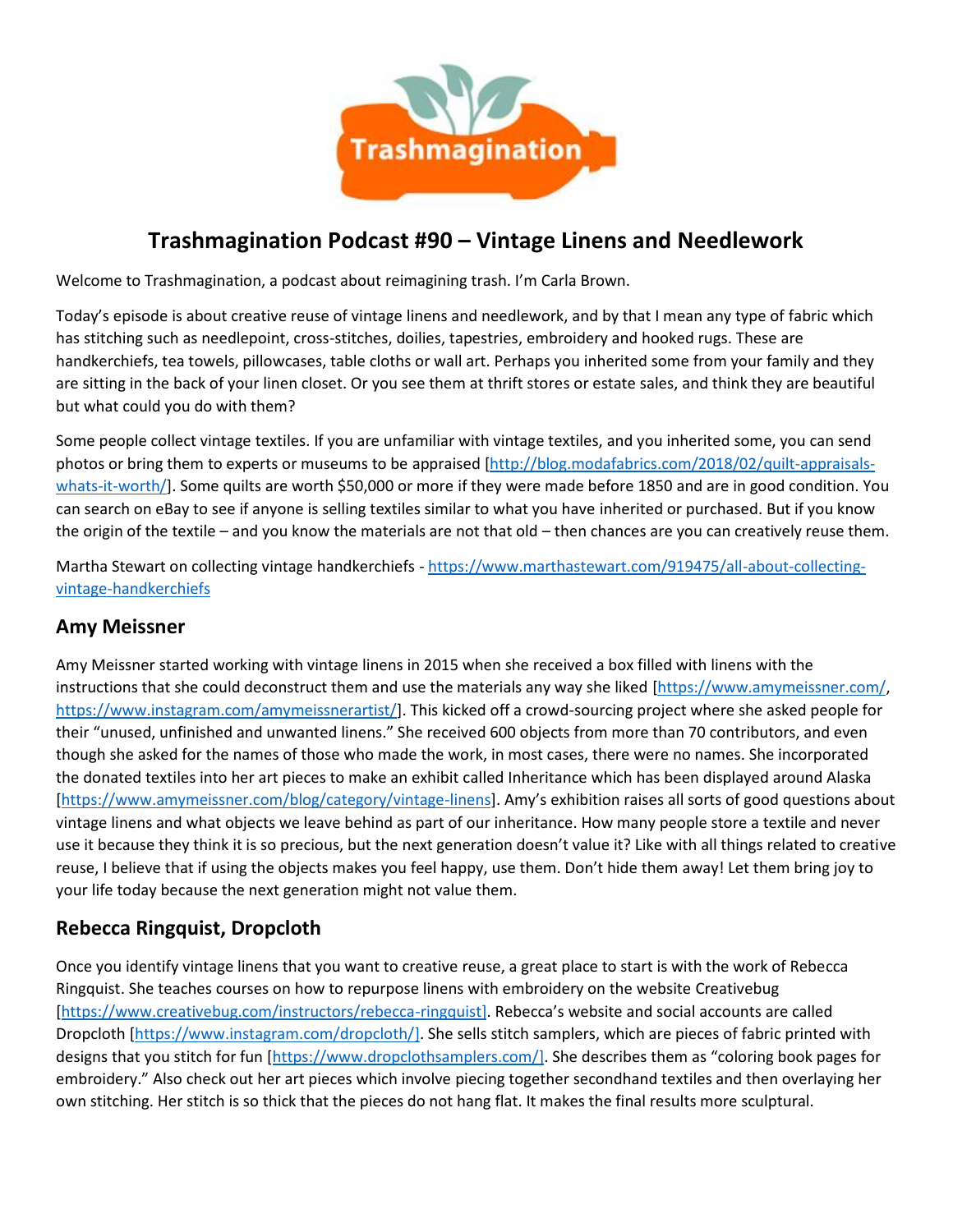# **Mister Finch**

The next artist who works with vintage linens is Mister Finch. He sculpts creatures from repurposed fabrics such as mice, rabbits, owls and spiders [http://www.mister-finch.com/], as well as mushrooms and flowers. He describes them as "fairy tale creatures." Often these creatures are wearing clothing or in human-like poses. He uses vintage linens to make moth wings or clothing on the animals. [https://www.instagram.com/misterfinchtextiles/] You can get a great view of his sculptures in a video which I'll share in the show notes [https://www.youtube.com/watch?v=cuOb4UW0eTg].

# **Kelly Swallow**

The next artist is Kelly Swallow – and talked about her work in my podcast episode about upcycling furniture. Kelly is an upholstery artist, and she uses many vintage needlepoints when she reupholsters chairs with patchwork [https://www.kellyswallow.com/]. As I mentioned before, she will even make a custom piece of furniture incorporating bits of textiles or linens that are significant for your family. This is a fascinating approach to this question of inheritance, because perhaps your children don't want your needlepoints to hang on the wall, but maybe they do want them if they are incorporated into a funky armchair design. As she says about her own work, it is "nostalgia with a rebel touch."

# **Kalisher and Anew Work**

Lastly I want to share a story about two companies who specialize in making custom installation art for large public spaces such as hotels or offices. The companies are Kalisher [https://www.kalisher.com/] and Anew Work [http://anew.work/]. They created a sculpture that looks like many flower petals fluttering on a wall, and they were made from recycled hotel linens [https://www.instagram.com/p/B2opw1YpVGF/]. This sculpture is featured in a shopping mall called the 900 North Michigan Shops in Chicago. It's inspiring to learn about art installation firms who value creative reuse.

# **Repurposing Vintage Linens**

Next I'll share ideas for ways you can repurpose vintage linens.

The first step after collecting the linens is cleaning them. Sometimes cleaning is a great way to decide whether it's worth proceeding with your creative reuse project because if the linens fall apart in the cleaning process, they are not going to last long as your project. Most people who work with these linens recommend washing them in the sink with diluted white vinegar or Woolite, and if they need some extra help, you could brighten them up with Oxi Clean. Many recommend drying the textiles in sunlight which is a natural disinfectant.

In some cases, you might inherit needlework that is not finished. A few years ago, my mom found a hooked rug that was half finished. We managed to find yarn that matched the original, and I did finish the piece. If you inherit such a piece, you might bring it to an artist who can finish it, or you frame just the section that is completed. In the case of hooked rugs or knitted objects, you might be able to pull out the yarn or wool and reuse it for another project.

## **Doilies**

Once your textiles are clean, you can start creative reusing them. Let's start by talking about doilies. The first idea is for very large doilies. I am a member of a Facebook group called the Up-Cycled Cloth Collective and there was a wonderful post by Gwenneth Haig to Up-Cycled showing how she made reusable produce bags from doilies. This didn't even require sewing. She just took a very large circular doily and then strung a shoe lace through the holes around the edge. Then she tied a knot and it formed a bag which you could take to a farmer's market or grocery store to hold produce. https://www.facebook.com/photo.php?fbid=2222155548082148&set=gm.1359664397533963&type=3&theater

This next idea is for very small doilies. Anne-Gabrielle from the blog BlueLuenn sculpts shapes out of wire and then stretches fabric inside the shapes. To creatively reuse small doilies, she sculpts the wire in a shape like a balloon with a circle at the top and then a long stem below. She then stretches the doily in the circle so it looks like a flower. She puts a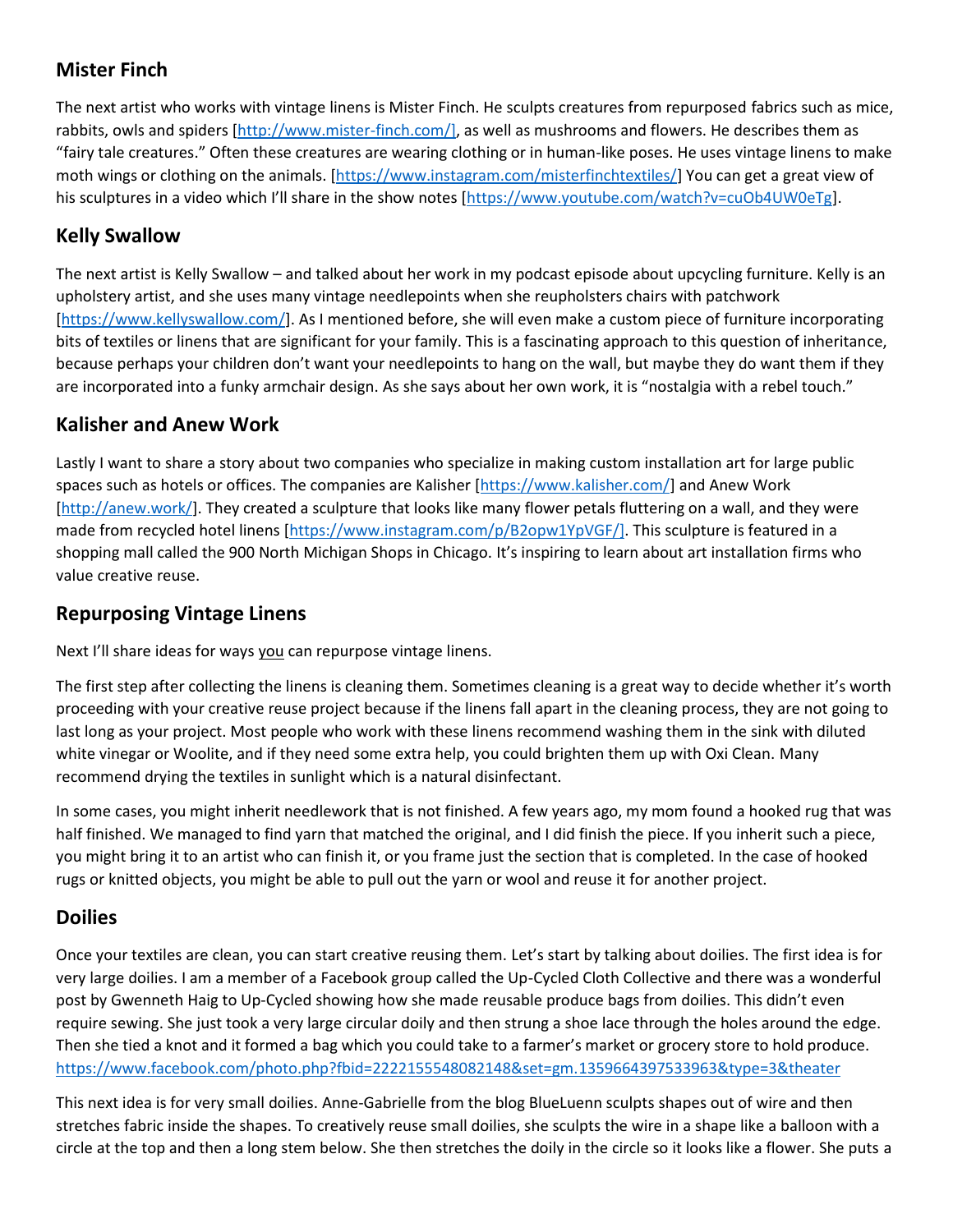few together in a vase and calls it a doily bouquet [http://www.blueluenn.com/archives/2013/03/23/26716968.html]. I like this project idea because it's an unexpected presentation of the doilies, and it allows you to see the intricate stitching when the sun shines through.

Amanda Formaro has a doily luminary craft where she sticks small doilies on glass jars and then puts a battery-powered candle inside. Again this emphasizes all the intricacies and details when the light shines through on a dark evening [https://craftsbyamanda.com/burlap-doily-luminaries-rustic-meets/]. Amanda has another doily craft that goes in a totally different direction and doesn't display all those details but involves scrunching up many doilies in the shape of a lacy wreath [https://craftsbyamanda.com/doily-wreath/ OR https://www.instagram.com/p/Bqu6b84gzOI/].

The last idea I'll share for creative reuse of doilies is to frame them. I saw one very nice presentation where they had an old wooden window frame with four panes, and in each pane, they featured an intricate doily. You could put this a real window and it would allow the sun to shine through and make pretty patterns https://www.fleamarkettrixie.com/2011/11/repurposed-vintage-doilies-and-frames.html.

#### **Needlepoint and Embroidery**

Next I'll share ideas for ways to creatively reuse needlepoint or embroidery pieces. Of course most of these pieces were sewn to be framed and put on a wall, but here's a variation on that idea if you don't want to frame one big huge embroidered item. You could get small hoop frames and frame little sections of it in an arrangement. You can see an inspiring example on the Instagram feed of Steph Harkins from In with the Old Goods [https://www.instagram.com/p/BuHxsirngNQ/].

Another idea is to fold embroidered towels or pillowcases into small envelopes. I found a free pattern to something called Grandma's Linen Pouches by Joan Fee [https://www.freepatterns.com/sewing/grandmas-linen-pouches].

#### https://www.instagram.com/p/BowiP\_ThfGo/

I have seen examples where people sew multiple small embroidered linens together into one larger one to make a privacy curtain in a doorway or bathroom [https://rosehip.typepad.com/rose\_hip\_blog/2013/08/my-entry-2.html].

Another way to repurpose embroidered linens is to incorporate them into clothing. I'll share in the show notes an example where someone took an embroidered towel and made a collar for a wedding dress [https://www.lovemydress.net/blog/2012/05/embroidered-vintage-tablecloth-dress.html]. There is a style of clothing called lagenlook which means "layered look" in German. This style involves layers of unconventionally-shaped clothing worn one on top of the other to create a one-of-a-kind statement. I see many lagenlook designers incorporating repurposed embroidered linens in their designs.

Michelle Paganini upcycles clothing through her website Paganoonoo. She has a Youtube video where she shows how she make hanger covers from upcycled pillowcases [https://www.youtube.com/watch?v=8r92e0\_81cI]. These hanger covers are a great way to keep clothing from slipping off the hanger. She noted that many old-fashioned pillowcases are too small for modern pillows, but they are the perfect width to make hanger covers.

Lastly I'll share another story from the Facebook group called Up-Cycled Cloth Collective posted by Danuta Warec. She owns an upholstery shop. One of her customers makes needlepoints and they collaborate to make one-of-a-kind pillows. She adds leftovers from her upholstery business to make very funky pillows that look modern even if they are incorporating old-fashioned textiles. This is such a great creative reuse collaboration! [https://www.facebook.com/photo.php?fbid=10157660779584878&set=gm.1361023374064732&type=3&theater]

## **Vintage Handkerchiefs**

The last type of repurposed linen that I'll talk about are vintage handkerchiefs. There are many people who collect these handkerchiefs, so if you have some that you don't want anymore in good condition, you first step might be to get them to a collector. But if you don't want to do that, here are project ideas to creatively reuse them.